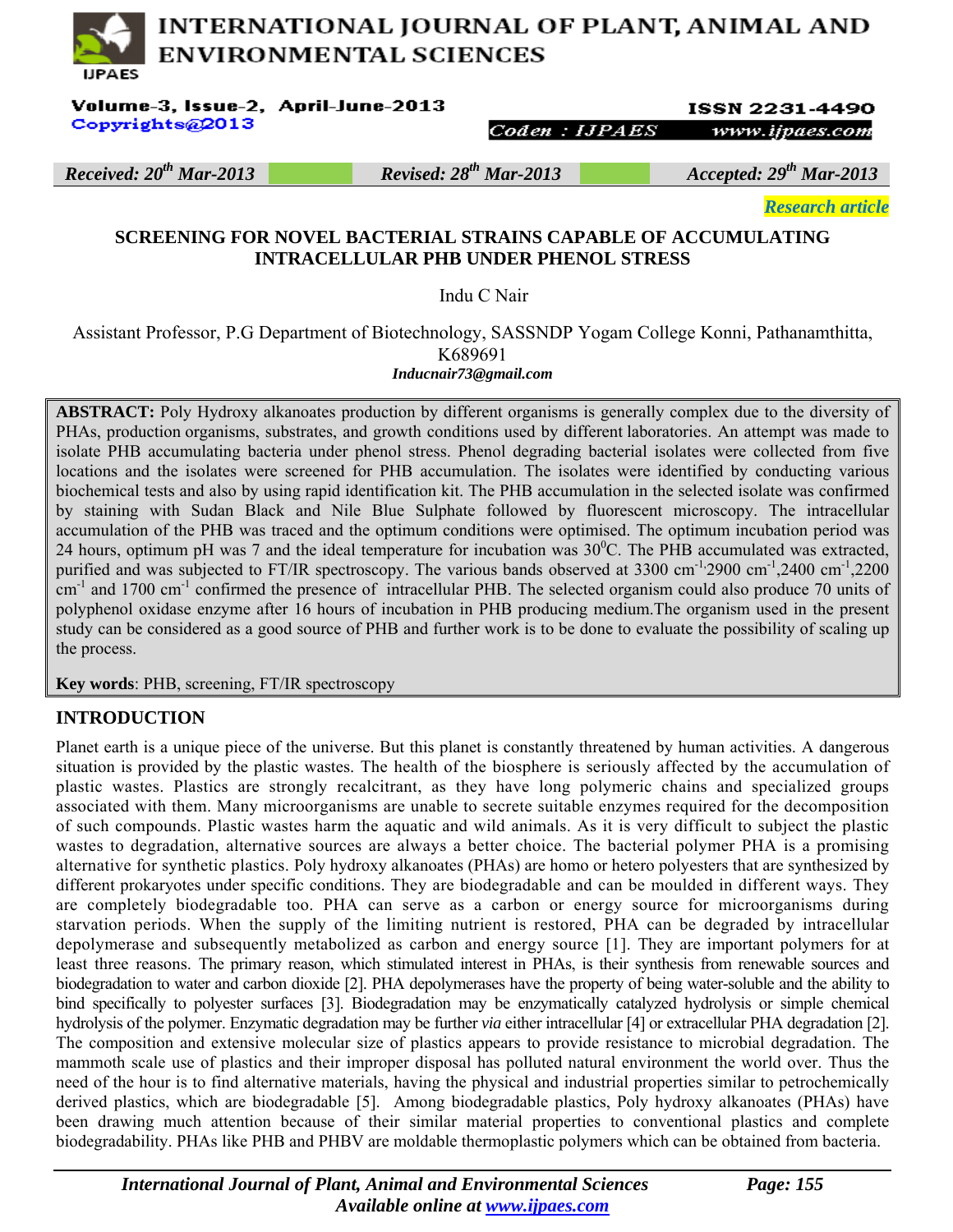#### *Indu C Nair Copyrights@2013 IJPAES ISSN 2231-4490*

Poly Hydroxy Butyrate (PHB) or other polyhydroxyalkanoates (PHAs) have attracted commercial and academic interest as new biodegradable materials. PHB is nontoxic and water resistant. It is 100% biodegradable and can be processed like thermoplastics. Poly hydroxy butyric acids (PHB) are a group of storage compounds of carbon and energy that are accumulated during unbalanced growth by many bacteria. PHB is deposited intracellularly in the form of inclusion bodies and may account for up to 90% of the cellular dry weight .It is used in the manufacture of packaging films, bags, containers, biodegradable carriers for long-term storage of drugs, and ion conducting polymers. It is used as a raw material for chiral compounds that are enantiomerically pure chemicals and also for blood vessel replacements [6].Depending upon the utilized sources of carbon and nitrogen, PHB may be selectively induced in bacterial species. A tremendous biochemical diversity is yet to be discovered in the world of microbiology. Evolved nearly 4 billion years ago microorganisms possess many a number of metabolic pathways which are not seen in advanced organisms. These pathways enable them to produce many useful compounds. Attempts to determine microbial diversity in natural environments are limited by the inability of the microbiologists to culture all microbes present in a particular environmental sample. A thorough screening always end in promising results to make use of their metabolic abilities. Though the industrial scale production is achieved in some countries we are yet to develop a suitable technology for this. A vast screening of microorganisms and designing of production process are necessary steps in this aim. In the present study an attempt is made to screen PHB producing bacteria from soil samples of different locations in Kerala. The present work is only a first step towards large scale production of PHB.

## **MATERIALS AND METHODS**

**Screening:** The soil bacteria capable of accumulating PHB are objectives of screening. The soil samples were collected from different detergent contaminated locations.10 g of soil from each sample was weighed and mixed with 100 ml of sterile distilled water. This was shaken well and allowed to sediment for a while. The supernatant was used as iniocula for serial dilution. From each sample serial dilution was done upto  $10^{10}$  dilutions. The plates were incubated overnight at  $37^0C$ .

#### **Sudan Black Staining**

The cultured colonies were isolated and checked for PHB granules by sudan black staining [7] Identification of microorganisms. Identification of the selected PHB producing bacteria was done by conducting various morphological and biochemical tests based on Bergy's manual of systematic bacteriology [8] and also by using Rapid Identification kit ( Hi Media).

## **Standard Strain**

Standard strain used was *Alcaligenes* sp d<sub>2</sub> [9]. The organism was available in the culture collection of School Of Biosciences, Mahatma Gandhi University. The culture was maintained in both nutrient agar and phenol contained media. Sub culturing was done once in two weeks.

#### **Phenol assay**

Phenol estimation was done by standard method for phenol estimations [10]. From the phenol standards of known concentrations different aliquots were taken in clean test tubes. The aliquots were made into 5 ml using distilled water. To each of the standards 50µl 2% 4-amino phenazone, 50µl, 25N ammonia solution and 25µl 8% potassium ferricyanide were added. The tubes were vortexed and incubated for 15 minutes at room temperature  $(30 \pm 2^0\hat{C})$ . Optical density was recorded at 500 nm.

## **Inoculum Preparation for PHB production**

The strains which produced PHB granules were selected for the production of PHB. One loopful of the culture was inoculated to 50 ml of peptone broth containing 200ppm phenol and incubated overnight  $(30\pm2^{\circ}C, 150$  rpm). The pellets were collected and diluted using physiological saline (0.85% NaCl) till the OD becomes 1. This was used as the inoculum for all studies.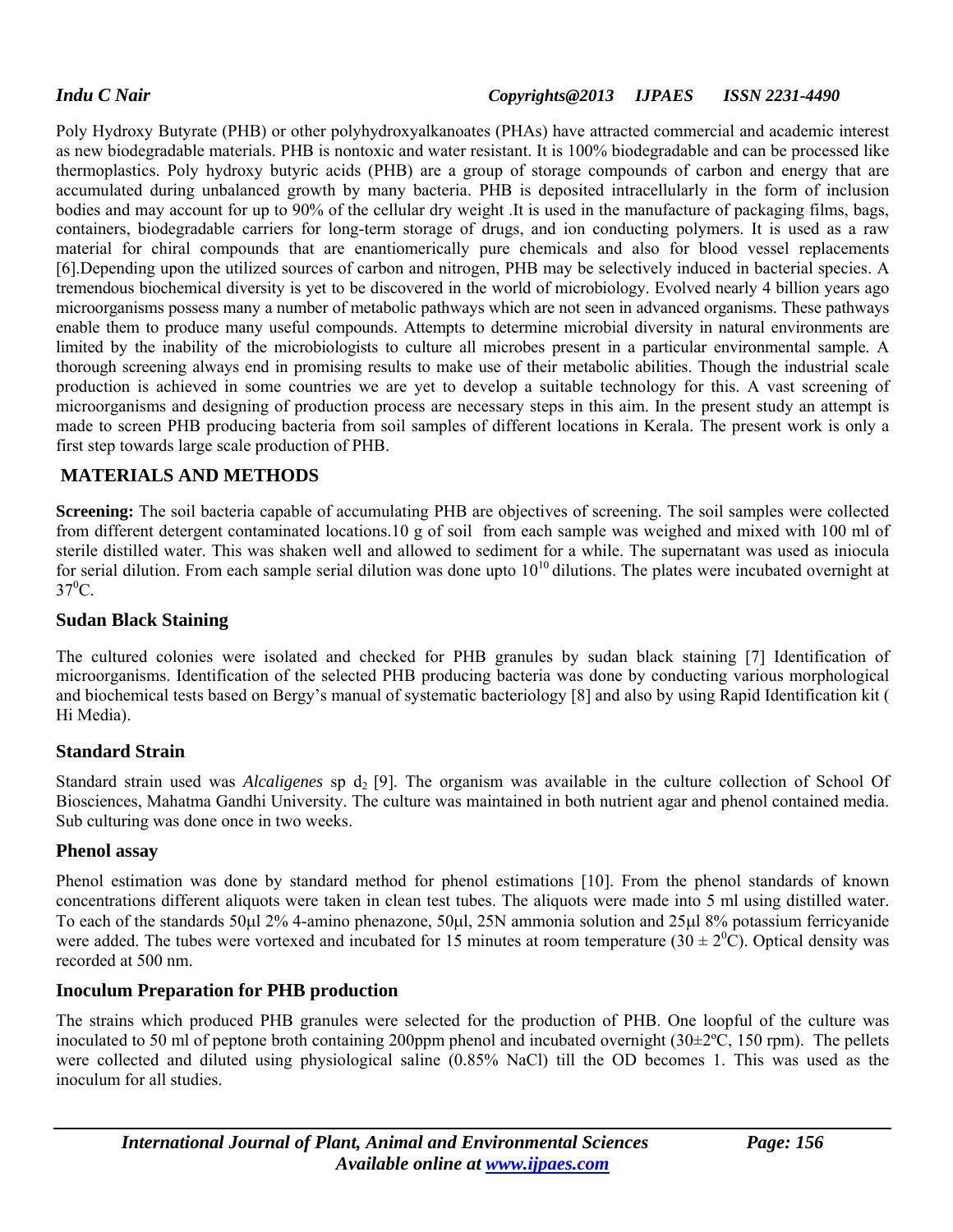The medium used in the study was mineral salt medium (MSPM) and the composition was as follows:  $KH_{2}PO_{4}$ -100 mg,  $(NH_4)$  2  $SO_4$ -100 mg, MgSO<sub>4</sub> 7H<sub>2</sub>O-50 mg, CaCl<sub>2</sub>-1 mg and phenol-10 mg in 100ml of the medium. The pH was adjusted to 7.0. The solution was made up to 100 ml and was autoclaved at  $121^{\circ}$ C for 20 minutes. 10 microgram phenol was added after autoclaving.

## **Staining of PHB granules using Sudan Black**

The bacterial cells in MSPM medium were subjected to centrifugation at 7000 rpm for 15 minutes at 4°C. The supernatant was discarded and the cell pellets were resuspended in 1 ml of sterile saline. Fixed smear of the bacteria was stained with 3% aqueous solution of Sudan black for 10 minutes. The xylene decolourised slides were counterstained by saffranine for 10seconds. The slide was washed with tap water and blot dried, observed under an optical microscope.

## **In vivo detection of PHB by fluorescent microscopy**

The bacterial cells in MSPM medium were subjected to centrifugation at 10,000 g for 30 minutes at  $4^{\circ}$ C. The supernatant was discarded and the cell pellets were resuspended in 1 ml of sterile distilled water. Heat fixed smear of the bacteria was stained with 1% aqueous solution of Nile blue A. This solution was heated for 10 min. at  $55^{\circ}$ C in a coplin-staining jar. The slide was washed with tap water and was placed in 8% aqueous acetic acid solution for 1min.[11] .After washing the slide was observed under an epifluorescence microscope, using an exciter filter that provided an excitation wavelength of approximately 460 nm**. (**Plate 2)

## **Optimization of the conditions for the production of PHB**

 **Incubation Period:** 100ml aliquots of the mineral salt phenol medium (pH-7) taken were inoculated with the selected isolate (5% in physiological saline) and incubated on a shaker (30±2ºC, 150 rpm). Cells were separated from these samples over a time period of 8, 16,24,32,40 and 48 hrs respectively by centrifugation (10000 rpm for 30 min) in a centrifuge and the pellet was assayed for PHB production.

**pH:** Optimization of pH was done by conducting the PHB production as before at a medium pH of 3, 4, 5, 6, 7, 8 and 9 followed by the assay as mentioned earlier.

**Temperature:** Optimization of temperature was done by conducting the PHB production as before at temperatures of 30,  $35, 40, 45, 50, 55,$  and  $60^{\circ}$ C followed by the assay as mentioned earlier.

## **Recovery, purification and assay of poly-**β**-hydroxy butyrate**

Poly -β-hydroxy butyrate was extracted, purified and assayed as per the method suggested by Law and Slepecky, 1961 [12]. PHB obtained from Sigma Aldrich was used as the standard. The two extracts prepared under similar conditions were subjected to FT/IR analysis at STIC, Cochin University, Cochin, Kerala, India.

## **RESULT AND DISCUSSION**

Petroleum based plastics have been produced by chemical industries since 1930s. They constitute an important group of materials in our modern society and are used in all manufacturing industries. But they act as sources of serious environmental contamination. Extensive molecular size of plastics make them insusceptible to the action of microbes. Most plastics remain at the site of disposal for long years. Incineration again is dangerous as it liberates poisonous gases thus adding to global warming. To avoid the environmental hazards created by plastics, an alternative is definitely needed. One of the best candidates for this is PHB. PHB has similar material properties to conventional plastics. They can be produced from renewable resources and they are readily biodegradable. Commercial and academic interest are being drawn by this compound as it solves a great environmental problem. The most important property of PHBs is their complete biodegradability and they are comparable to other plastics. PHAs like PHB and PHBV are moldable thermoplastic polymers. PHB has a melting temperature of 175°C and a glass transition temperature (Tg) of 4°C [13,14,15]. Some of the applications of PHA are in the manufacture of packaging films, biodegradable carrier for longterm storage of drugs, medicines, disposable hygiene products like razors, diapers, water resistant layers, osteosynthetic material surgical pins, sutures, staples and swabs, blood vessel replacements, [6]. PHB has many physiological roles.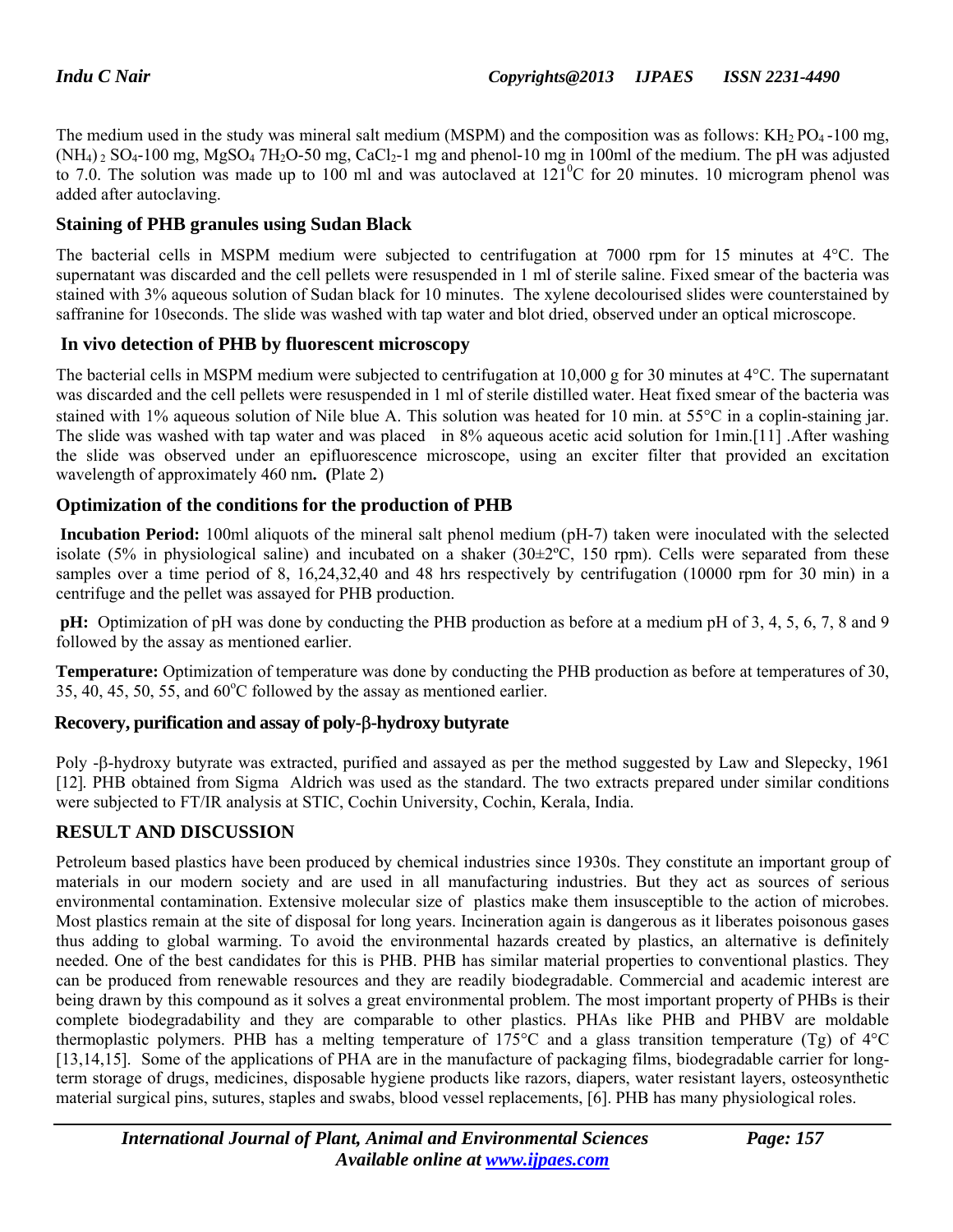PHA accumulation has been implicated both as an energy source and a regulator for controlling the viability of reducing power for the operations of nitrogenase in symbiotic nitrogen fixing bacteria [16]. It is in association with inorganic phosphate, with highest concentrations in mitochondria and microsomes[17] (and possibly plays a role in regulation of intracellular calcium ion concentrations and in calcium signaling in eukaryotes . PHA synthases have been isolated which are responsible for the synthesis of PHB and are classified into three different Classes [18]. It was reported that Ammonium sulfate could induce theproduction of PHB [19]. Accumulation of PHB was observed under stress conditions as in the presence of phenol [19]. For separation of PHB, solvent extraction is used. This method is a widely used because it is applicable to many PHA producing microorganisms. The enzymatic digestion method was developed by ICI. [20]. An advanced stage of development in this field was the cloning and characterization of genes involved in PHB biosynthesis. To date 40 PHA synthase genes from more than 35 different bacteria have been cloned [21].

In the present attempt to screen PHB producing bacterial isolates 46 samples were obtained in the primary screening. All the soil samples were stressed by detergent/disinfectant contamination. The disinfectant generally carry phenol as the active component and therefore all the collected samples of soil were previously exposed to varying concentration of phenol. Phenol stress have been observed as one of the driving forces behind PHB accumulation [19]. From the 21 isolates obtained four were selected as PHB accumulating. These cultures were purified and was subjected to various biochemical tests .The methodology used in this study was rapid identification scheme making use of the Hi media Rapid kit. This ready made kit is extremely useful as it gives room for quick bacterial identification within two to three days of incubation.. The kit offers provision for conducting 23 biochemical tests at a stretch. The results obtained was compared with the standard and the values given. The isolates were found to be S1a- *Alcaligenes* sp, S*1*b *Neisseria* sp S*2*a *Bacillus* sp, S<sub>2</sub>b *Pseudomonas* sp( Plate 1). The standard strain used for comparison in this study was *Alcaligenes* sp d<sub>2</sub> [9]. The organism was early reported as an efficient strain capable of degrading phenol and accumulating PHB [19]. The organism was available in the culture collection of School Of Biosciences, Mahatma Gandhi University.Kottayam.

The S*2*a isolate, identified as *Bacillus* sp was selected for further studies. The intracellular accumulation of PHB was microscopically observed after sudan black staining followed by observation through Flurescence microscope( Plate 2).

The presence of sudanophilic lipid like inclusions soluble in chloroform was initially observed in many *Bacillus* species and also in *Azotobacter chroococcum*. It was [22], who while studying *Bacillus megaterium* established the chemical nature of these inclusion bodies as poly-3-hydroxy-butyricacid P (3HB). Due to studies on several *Bacillus* strains [23] and phototropic bacteria [24] P HB became more widely known. They were first known to be associated with sporulation of bacteria[25].PHB inclusions can be viewed with a phase-contrast microscope[26]. Native PHB inclusions can be stained using Sudan black B and oxazine dyes like Nile blue A exhibiting a strong fluorescence at an excitation wave length of 460 nm[11]. The production of any metabolite through microbial fermentation is mediated through enzymes and are generally influenced by various external factors. In the present work an attempt was also made to optimize some of the important factors affecting PHB production. The optimum incubation period was found to be 24 hour. Even though there was production from 16 hours onwards significant production was observed after 24 hour . The same trend was continued upto 32 hour . However the production got declined progressively upto 48 hour. (Fig.1) The optimum pH was found to be 7.The production was very less at pH 4 but consistently got increased from 5 to 7. As 7 is also the neutral pH it was selected as the optimum pH. On increasing the pH from 7, the PHB production got decreased to an insignificant amount. (Fig.2).

The optimum temperature was found to be 30  $^{\circ}$ C. However the PHB production remained high upto 50  $^{\circ}$ C. Any increase in the incubation temperature from 50  $\rm{^{\circ}C}$  resulted in the decrease of PHB accumulation. Eventhough at 50  $\rm{^{\circ}C}$  there was maximum PHB production, 30 °C was selected as the optimum temperature as it was also the ambient room temperature.  ${Fig.3}$ 

The accumulated PHB was extracted and the purified PHB was submitted to FT/IR analysis. The spectrum gave all the characteristic bands indicative of PHB. The FT/IR analysis gave characteristic bands at  $3300 \text{ cm}^{-1}$ ,  $2900 \text{ cm}^{-1}$ ,  $2400 \text{ cm}^{-1}$ , 2200 cm<sup>-1</sup> and 1700 cm<sup>-1</sup> confirming the presence of intracellular PHB. (Fig.4).All these bands were respectively indicating polymerized ring structure , C-H bend , C-H stretch, ester linkage and carbonyl group.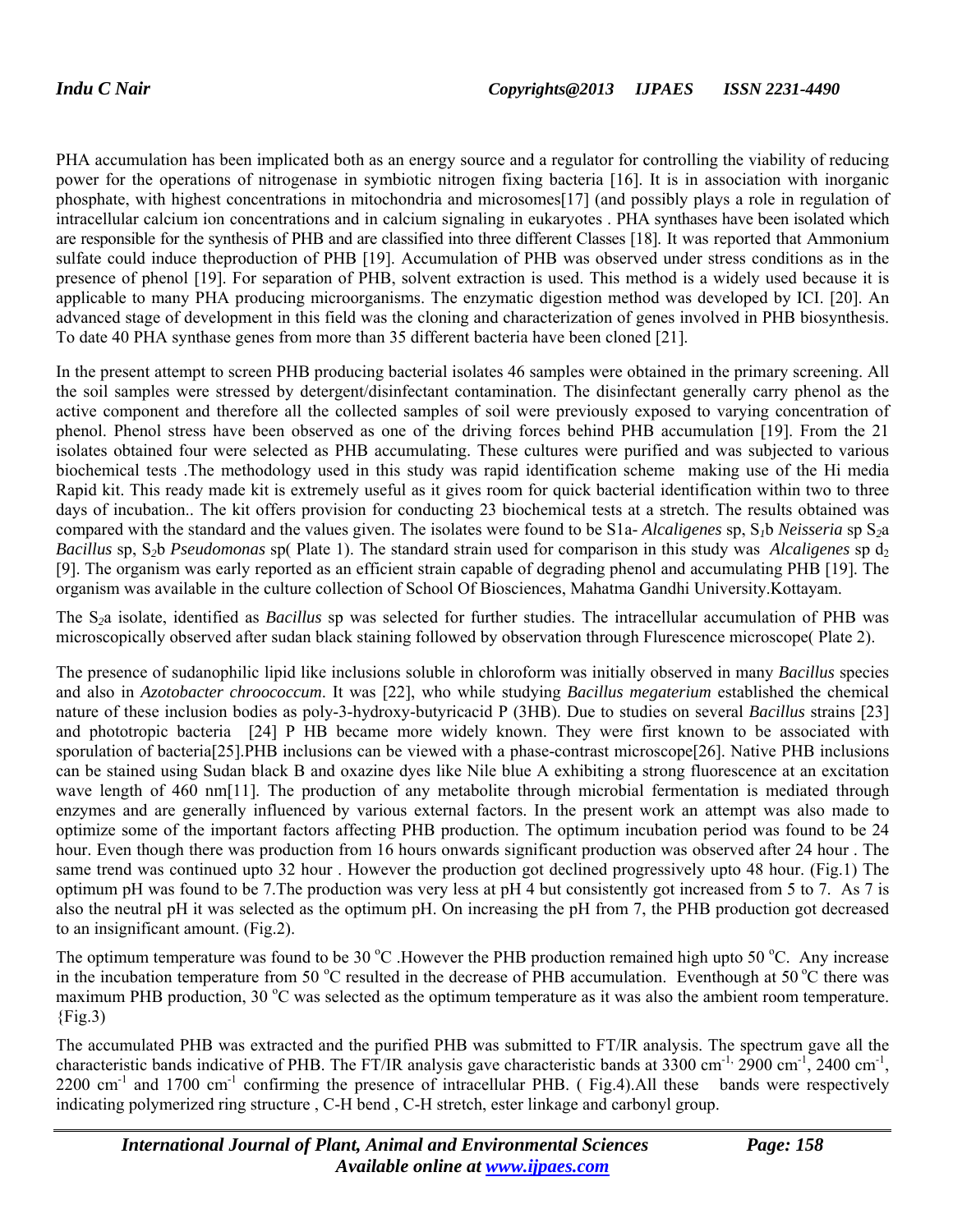# *Indu C Nair Copyrights@2013 IJPAES ISSN 2231-4490*



**Plate 1.Biochemical tests conducted for the newly isolated phenol degrading and PHB accumulating bacterial strains using RAPID Identification kit** 



**Plate 2.***In vivo* **detection of PHB** *in selected isolate* **after staining with Nile Blue A and observed through fluorescent microscope ate I: Visible light Plate II: Fluorescent light** 



**Fig.1.Optimisation of incubation period of intracellular PHB accumulation in the selected isolate**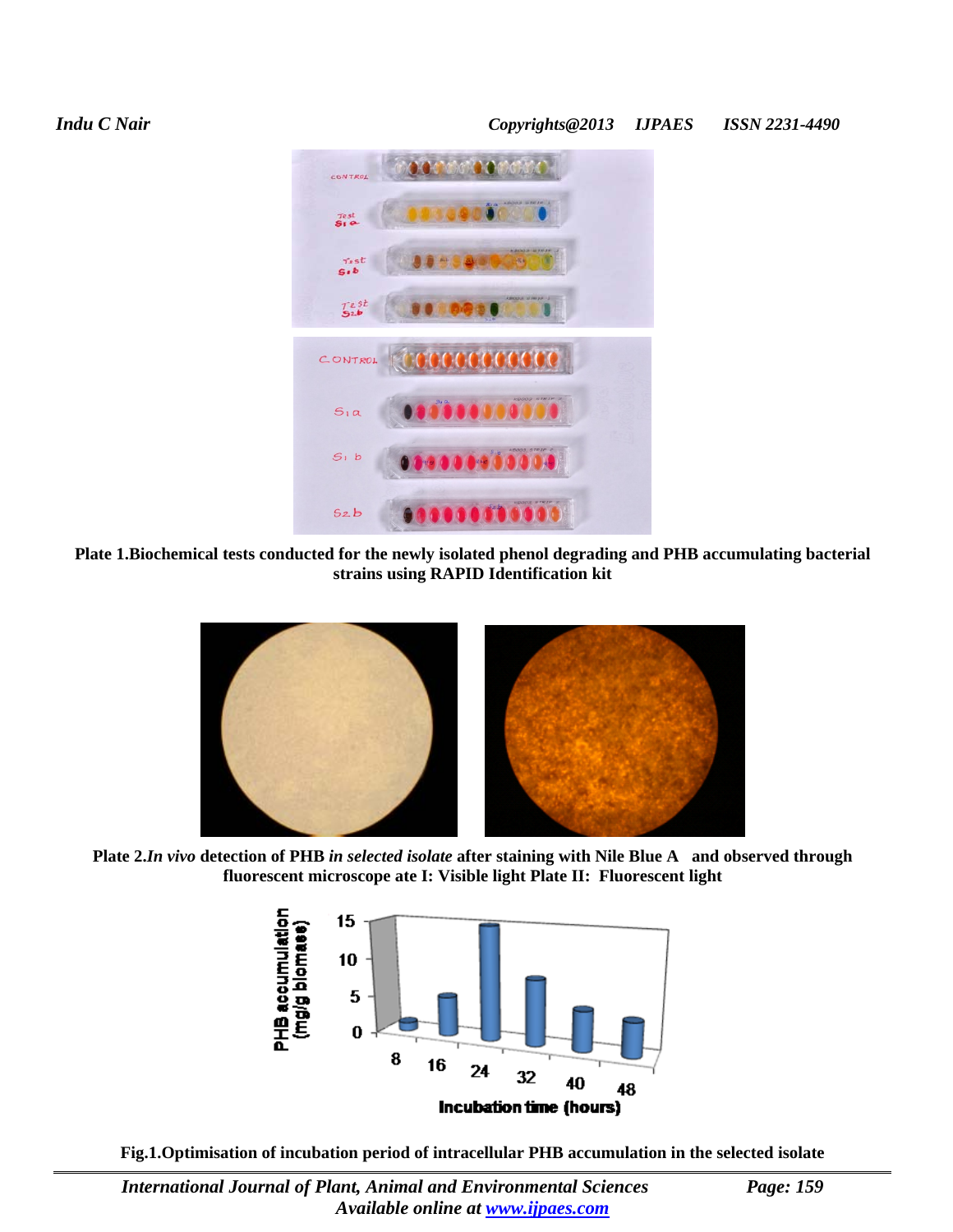





**Fig.3.Optimization of temperature for the production of Intracellular poly hydroxy butyrate in the selected isolate**



**Fig.4. FT/IR of the PHB accumulated in selected isolate**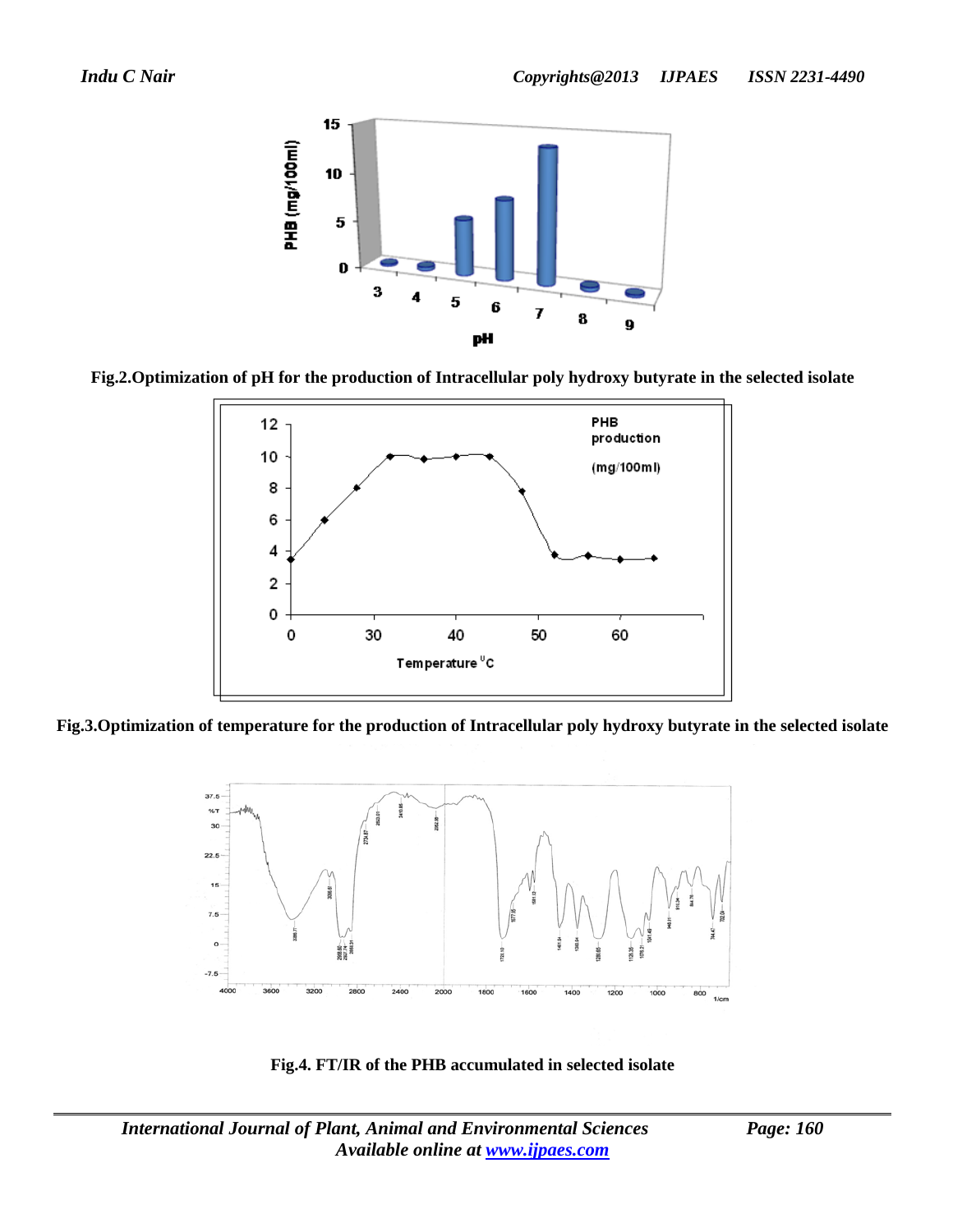The accumulation of PHB in the selected isolate was confirmed with Florescence microscope and the extracted PHB was structurally conformed with FT/IR analysis. The proposed results gives enough room for further investigation into the molecular mechanism taking place in the organism facilitating PHB accumulation PHB under phenol stress. PHB is an ideal alternative to plastics as it is biodegradable. But to meet the increasing demand it is essential to establish a large scale process for the production, extraction and purification of PHB. This can be materialized only by the convergence of the principles of all branches of applied Life Sciences. The present proposal is only a first step towards large scale production of PHB and it very much involves basic Microbiology and Biotechnology aspects. However to look into the mechanism of PHB accumulation in vivo and also to evaluate the possibility of metabolic regulation we have to analyze the biochemical aspects of PHB accumulation. An insight into the Molecular biological aspects of the process will definitely help in improving the efficiency of the process. Towards the end, it is highly essential to apply the principles of Biochemical Engineering for scaling up the process. Hence the proposed problem is very much interdisciplinary in its approach and holds ample opportunities for further development and research.

# **ACKNOWLEDGEMENT**

The author acknowledges UGC, Government of India for the financial support

#### **REFERENCES**

- [1] Thakor, NS, Patel MA, Trivedi UB, Patel KC. 2003. Production of poly βhydroxy butyrate by Comamonas testosteroni during growth on naphthalene. World J. Microbiol.Biotechnol. 19:185-189.
- [2]endrossek D, Handrick R. 2002. Microbial degradation of polyhydroxyalkanoates. Ann. Rev. Microbiol. 56: 403-432.
- [3] Briese BH, Jendrossek D, Schegel HG. 1994. Degradation of poly (3-hydroxy butyrate -co-3-hydroxyvalerate) by aerobic sewage sludge. FEMS Microbiol. Lett. 117: 107-112. .
- [4] Handrick R, Reinhardt S, Focarete ML, Scandola M, Adamus G, Kowalozuk M, Jendrossek D 2001. A new type of thermoalkalophilic hydrolase of Paucimonas lemoignei with high speciality for amorphous poly esters of short chain length hydroxy alkanoic acids. J. Biol. Chem. 276: 36215-24.
- [5] Sujatha K, Mahalakshmi A, Shenbagarathai R. 2005. Analysis of PCR products for PHB production in indigenous Pseudomonas sp. LDC-5 Indian J. Biotechnology 4: 323-335.
- [6](Madison LL, Huisman GW. 1999. Metabolic engineering of poly (3-hydroxyalkanoates): From DNA to plastic. Microbiol. Mol. Biol Rev. 63: 21-53.
- [7] Fernandez-Castilla,R., V.F.Rodruguez, R.J.,Ganzalez and B.F.Ruiz 1986. Accumulation of poly hydroxyl butyrate by Halobacteria. Appl.Environ.Microbiol, 51,214-6.
- [8].Buchanan, R. G and Gibbons, N.E 1974. Bergey's manual of determinative bacteriology. 8th edition. The Williams and Williams Co., Baltimore.
- [9] Nair, C. Indu, Shashidhar S. 2004. Microbial degradation of phenol by an Alcaligenes sp.isolated from tropical soil. J.Soil Science.3(4): 4-51.
- [10] Mordocco, A., Clern, K. and Roger, J 1999. Continuous degradation of phenol at low concentration using immobilized Pseudomonas putida. Enzyme and Microbial Technology, 25, 530-536.
- [11] Ostle AG, Holt JG. 1982. Nile blue as a fluorescent stain for PHB. Appl. Environ.Microbiol. 44: 238-241
- [12].Law JH, Slepecky RA. (1961) Assay of Poly-β-hydroxybutyric acid. J. Bacteriol . 82: 33-36.
- [13]Byrom D. 1987. Polymer synthesis by microorganisms: technology and economics. Trends Biotechnol. 5: 246-250.
- [ 14]Marchessault RH, Monasterios CJ, Morin FG, Sundararajan PR. 1990. Chiral poly (β-hydroxyalkanoates): an adaptable helix influenced by the alkane side-chain. Int. J. Biol. Macromol. 12: 158-165
- [15] Holmes PA. 1998. Biologically produced PHA polymers and co-polymers. In: D. C. Bassett (ed.). Developments in crystalline polymers, Elsevier, London. 2: 1-65.
- [16] McDermott TR, Griffith SM, Vance CP, Graham PH. 1989. Carbon metabolism in Bradyrhizobium joponicum bacteriods. FEMS Microbiol. Rev. 63: 327-340.
- [17] Reusch RN, Huang R, Kosk-Kosicka D 1997. Novel components and enzymatic activities of human erythrocyte plasma membrane calcium pump. FEBS Lett. 412: 592-596.
- [18] Steinbüchel A, Schlegel HG. 1991. Physiology and molecular genetics of poly (β- hydroxyalkanoic acid) synthesis in Alcaligenes eutrophus. Mol. Microbiol. 5: 535-542.